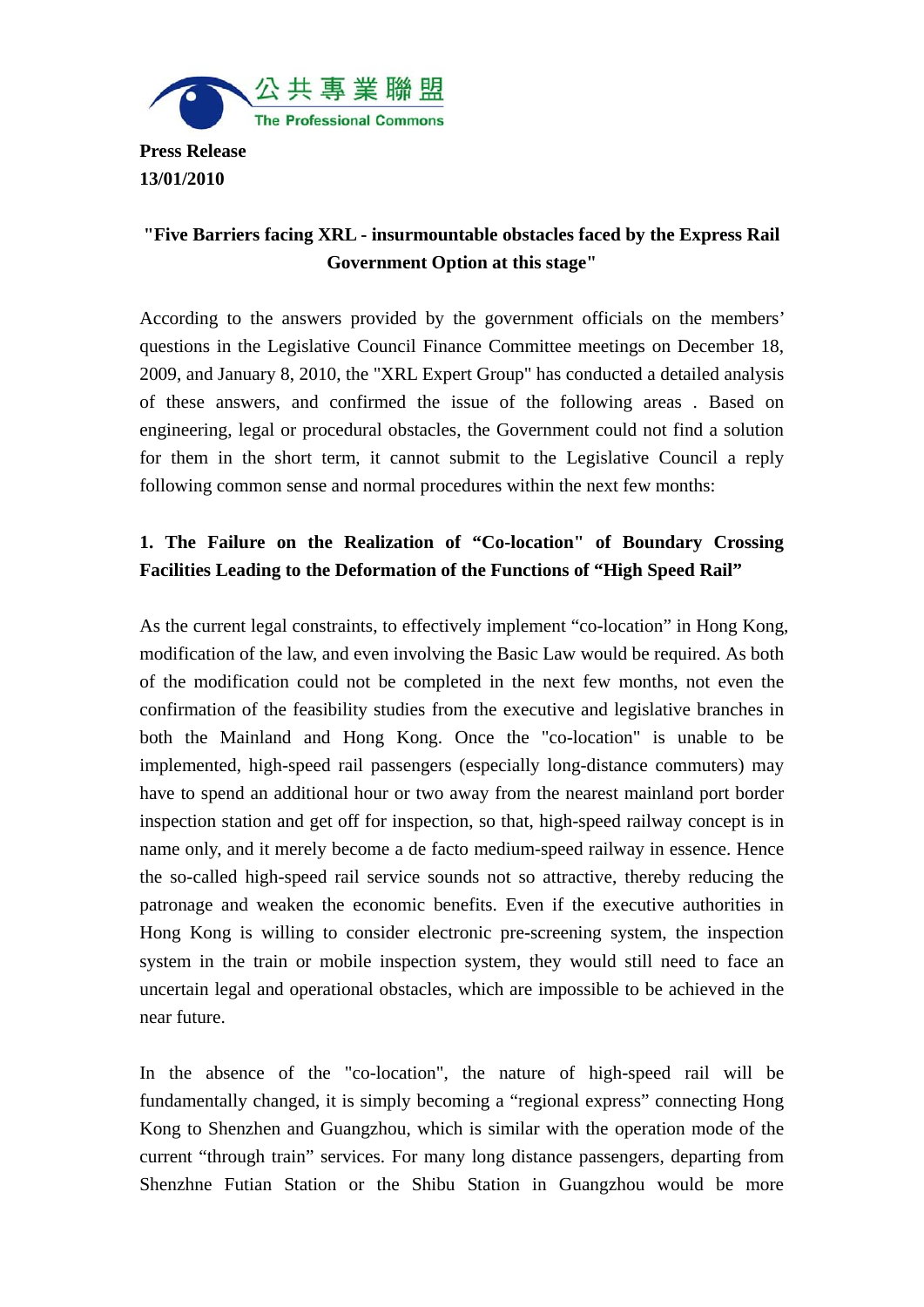

convenient than departing from the West Kowloon Terminus. Due to the changes in operation mode and sources of recipient, the design mentality of the entire high speed rail should be reviewed. If merely a "regional express" of a lesser significance in strategic positioning, the issues of the means of fine-tune the proposal, the reduction of costs for the maintaining of operational efficiency would be the main factors for consideration.

## **2. Traffic Congestion in Kowloon and Environmental Degradation**

The "West Kowloon Reclamation Development Traffic Study" discussed under the Finance Committee on 8 January indicated that: After the West Kowloon Terminus has been completed, the new traffic situation would seriously affect the 18 junctions in Kowloon, Jordan Road should be broaden to 13 lanes, many junctions in Nathan Road could not make a turn, the traffic flow would be made compulsory to flow to the side streets, the traffic flow in 11 inner streets would be dramatically increased, the insertion of roads into parks and the West Kowloon Cultural District (hereafter the "WKCD"). These would dramatically undermining the community environment. The Report also admitted that it is technically infeasible for some of the recommended improvement measures to be implemented, while they have not provided a set of solutions.

As part of the proposed improvement measures (such as the vehicle tunnel between Canton Road and Austin Road), it would be required to conduct feasibility studies and environmental impact assessments, and none of the above measures have been consulted with the District Councils and Yau Tsim Mong District residents, it is a question whether these plans would be accepted by the public. It is impossible for the Government to submit to the LegCo concerning the improvement measures on traffic congestion in the Kowloon districts, as well as mitigation measures on the environmental degradation programs in a short period.

#### **3. The Impairment of the West Kowloon Cultural District (WKCD)**

According to the "West Kowloon Reclamation Development Traffic Study ," a permanent occupation of land by the Express Rail Link is required for Canton Road and Austin Road West, at the same time, as the underground area would be designated as a rail buffer zone deep underground at the eastern area of the District, it would impose insurmountable constraints due to the noise and vibration during operation, so that the cultural and performing venues of a high quality could not be built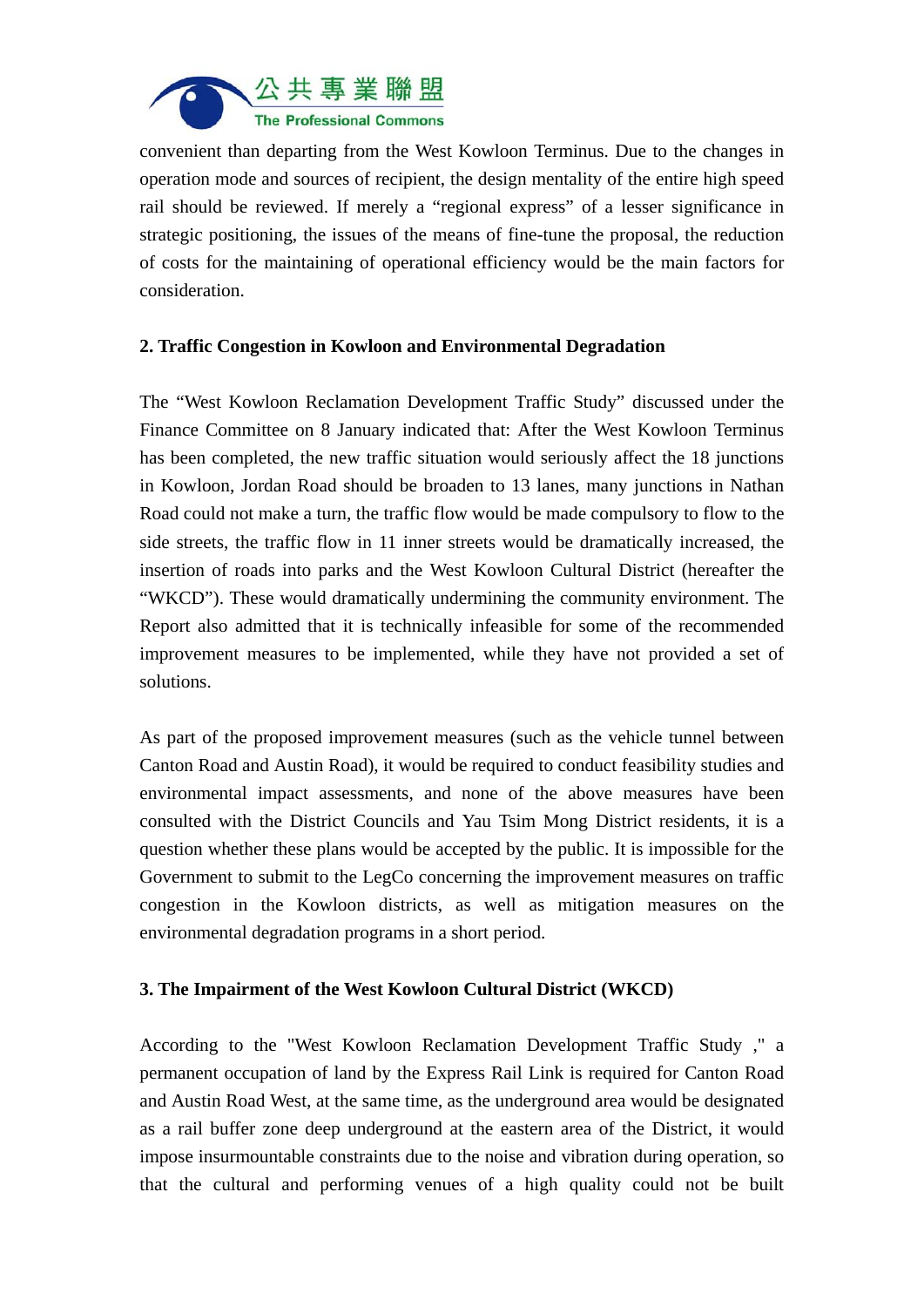

over-ground. During the construction of the express rail link, it has to recoup one-third of the land in the WKCD, and half of the seashore line. Hence, it would be difficult for the WKCD to be completed in 2014 and 2015 as scheduled, and deprives the rights of usage by the public.

In the view that the Transport and Housing Bureau have not officially notified the West Kowloon Cultural District Authority of the various impacts, and it has not conducted consultation with the cultural sector as well as the general public, and that the three architectural firms involving in the master planning design are unable to submit and provide a report on the design and problems on the delay. It is obvious that the Government is unable to submit to the LegCo shortly on the solutions for relieving and compensate the damages towards the West Kowloon Cultural District.

## **4. The compensation arrangements for the residents in Tai Kok Tsui**

During the meeting on January 8, the Government revealed for the first time that there are 47 buildings in the Tai Kok Tsui District, equivalent to tens of thousands of residents, in which the potential development rights would be undermined as a result of the construction of the tunnel of the Express Rail Link, As in the ruling of the Court of Final Appeal case of *Director of Lands vs Yin Shuen Enterprises Ltd*. in 2003 indicated, although the residents would be compensated by the Government, they are unable to obtain the "expected value", which would be equivalent to the value of the change of land lease and the value when the site is being redeveloped, not to mention that the residents which have to pay in advance a large sum of amount to the surveyors, engineers and lawyers before they have received the compensation.

During the meeting on January 8, the Secretary for Housing and Transport Eva Cheng stated that she would consider to set up a "compensation committee", but there are no specifications, and if the Government designated a standard which could compensate the loss of potential development rights, it needs to abide to both the "Railway Ordinance" and the limitations concerning the 2003 judgment of the Court of Final Appeal, it might be necessary to amend the laws. Hence, the Government could not submit a full compensation of laws. Hence, it is obvious that the Government could not submit a full compensation proposal to LegCo for the residents of Tai Kok Tsui in a short period.

#### **5. Social Impact Assessment in Choi Yuen Village**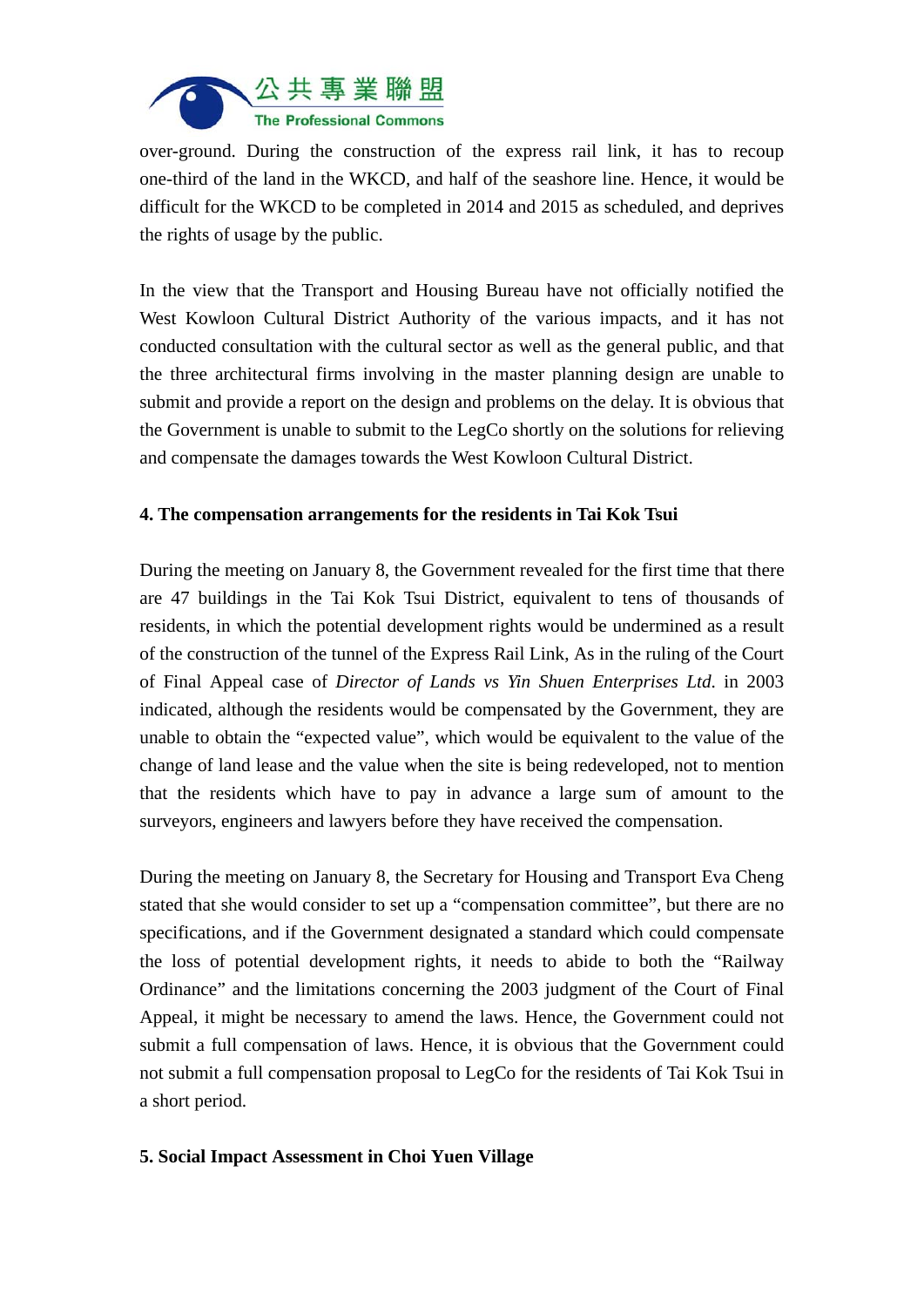

Persistent resistances by Choi Yuen Villagers have declared their "No Moving No Demolition" demand, notwithstanding an increase in compensation by the Government. This is a rare situation betokening the Government's incompetence in doing "Social Impact Assessment" with respect to different land acquisition options. Regarding the assessment, remedial measures should be prioritized to "options" that are likely to pose huge environmental and social impacts, so as to avoid such influence as much as possible. Monetary compensation and "remedial measures" should always be regarded as the "last resort", provided that all the available options have been proved, with adequate scientific and professional input, infeasible. Villagers' vigorous reaction revealed that demolition of Choi Yuen Village is apparently a decision causing huge environmental impact. To this end, the above-mentioned prioritization principle should be adopted.

Choi Yuen Village is indeed a piece of arable land. On a contrary, expansive lands nearby are mostly used to heap scraped cars and containers, this is apparently violating the principle of proper land use. In the light of this, why does the Government not consider acquisition of these semi-deserted (even non-developing) brownfield lands, so as to safeguard the countryside landscape and local agriculture? Or is it an option to consider staying the proposed infrastructure away from Choi Yuen Village and therefore turn to our "Kam Sheung Road" option?

In view of the fact that the Government consultants did not undertake a comprehensive "Social Impact Assessment" amidst all available options in their Environmental Assessment Research, it is indispensable of the Government to ponder over and finally think up the feasibility of any possible alternatives, including the "Integrated Option" (the Kam Sheung Road Station option). Requirement of considerable time implies that it is impossible for the Government to provide the answers to these "reasonable doubts" in the short run.

#### **Conclusion**

In view of the five obstacles of engineering technology, legal and procedural constraints, it seems to be the "five mountains" facing the Express Rail Link. Not only the Government is unable to provide an apprtopriate answer with reason within a short period, even though the appropriations of the Express Rail Link, it would be difficult to implement it smoothly. The XRL Expert Group appeal that the Government knew it advance that they are unable to provide an answer for the "five mountains", it should not waste the time of the legislators, and to apply for appropriations to the Finance Committee of the LegCo in a hasty manner on January